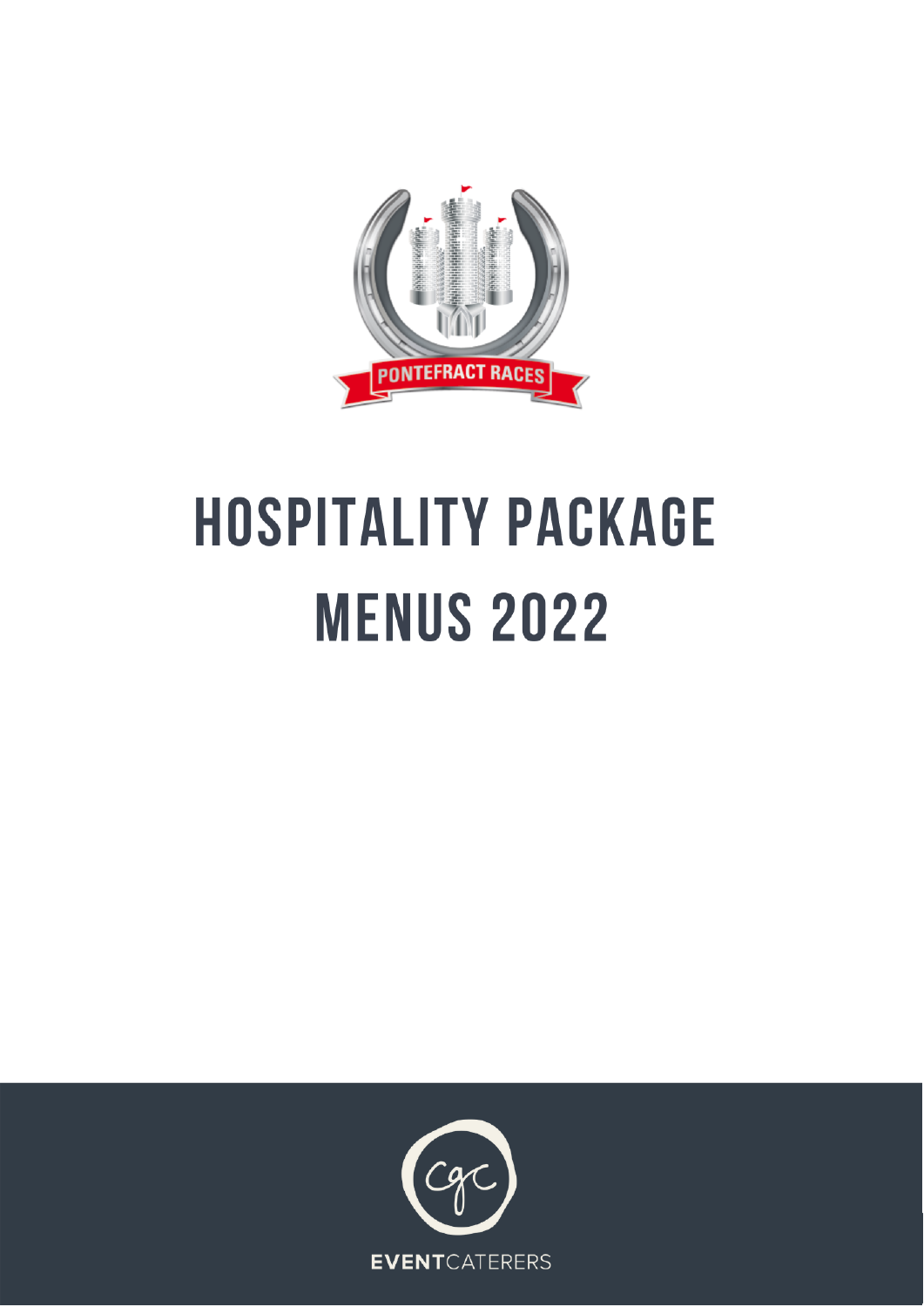# **CONTENTS**

| Package overview          | Page 2      |
|---------------------------|-------------|
| Drinks packages           | Page 3      |
| The Gold dining package   | Pages 4 & 5 |
| The Gold buffet package   | Pages 6 & 7 |
| The Silver dining package | Pages 8 & 9 |
| The Silver buffet package | Page 9      |

#### FOOD ALLERGENS & INTOLERANCES

We have strict procedures in place for taking and preparing allergen orders, but you should be aware that allergenic ingredients are present on our premises and those of our suppliers.

Despite the significant efforts we go to, we cannot eliminate the risk of cross-contamination and therefore cannot guarantee that any of our dishes/products are 100% free of allergens. If you have any queries about this statement, please speak to a member of our team.

Throughout the menus you will see an indication as to whether the dishes are suitable for vegetarian, vegan, gluten free, dairy free diets etc. These are intended as a guide so if you have any dietary requirements amongst your guests, please do let us know so that we can suggest suitable alternatives

- v Vegetarian
- vg Vegan
- gf Gluten free
- df Dairy free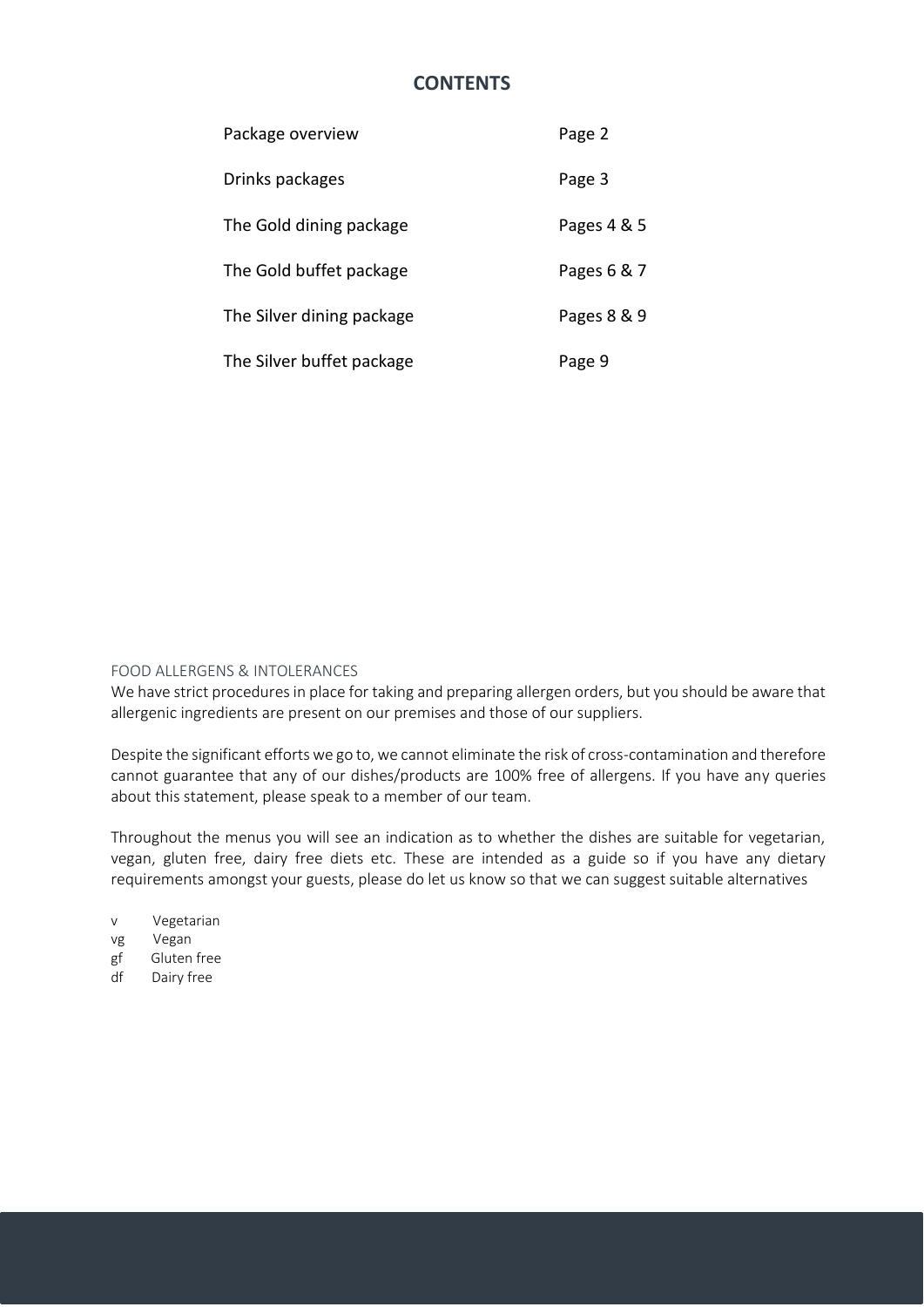# **OVERVIEW OF PACKAGES**

## **THE GOLD DINING PACKAGE**

**Day meetings** Coffee and biscuits on arrival Half an hour Champagne reception with light canapés Four course meal Afternoon tea

**Evening meetings** Coffee and biscuits on arrival Half an hour Champagne reception with canapés Four course meal

## **THE GOLD BUFFET PACKAGE**

**Day meetings** Half an hour Champagne reception with light canapés Special collation buffet with dessert and cheese Afternoon tea

**Evening meetings** Half an hour Champagne reception with canapés Special collation buffet

## **THE SILVER DINING PACKAGE**

**Day meetings** Three course meal Afternoon tea

**Evening meetings** Light canapés Three course meal

## **THE SILVER BUFFET PACKAGE**

**Day and evening meetings** Finger buffet

All of the above packages include for waiting staff to serve the food. Should a pay as you go bar service be required, the additional members of staff would be charged at £88.00 per staff member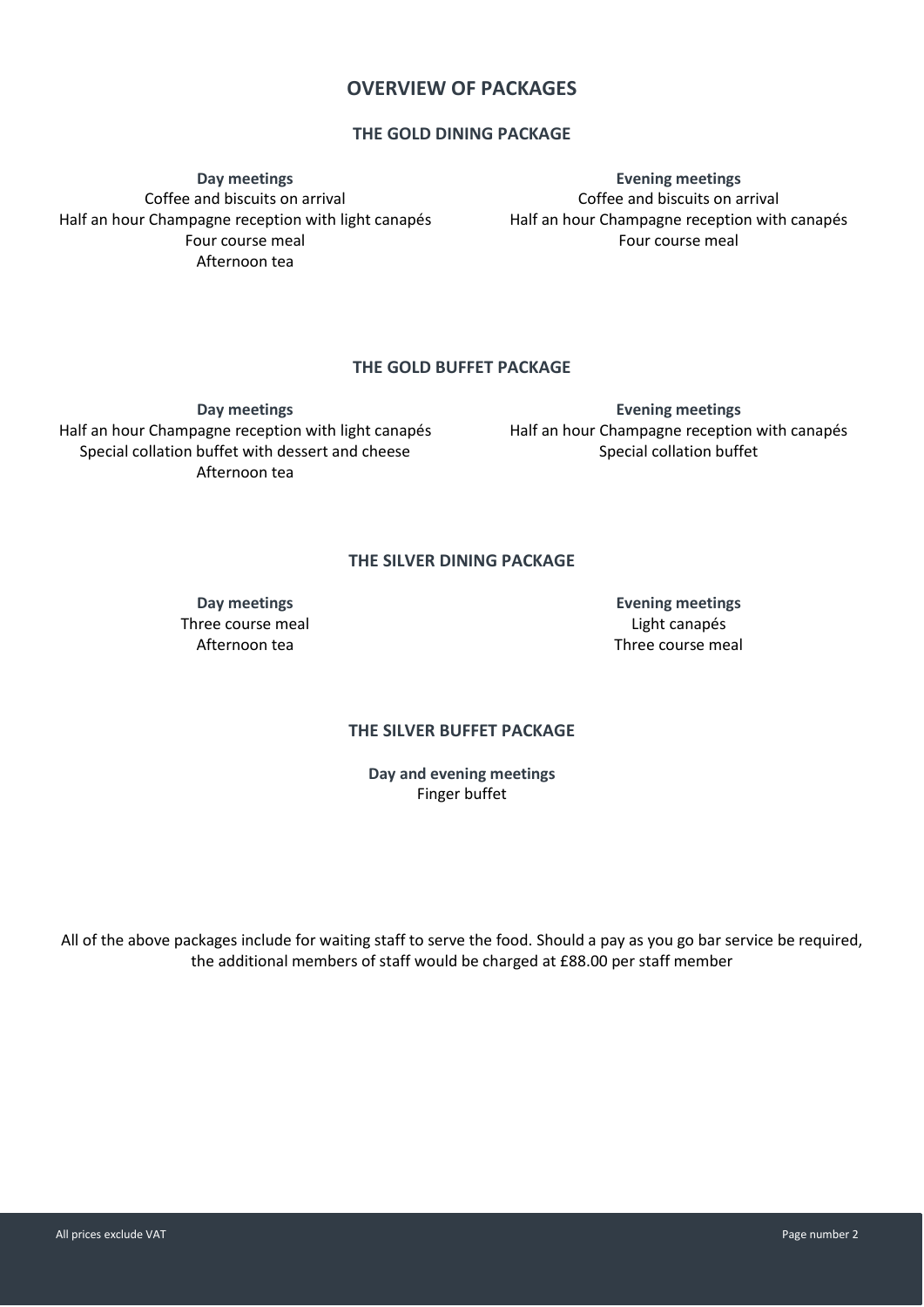## **ALL INCLUSIVE DRINKS PACKAGES**

Available from 2 hours prior to the first race and will close half an hour after the start of the last race

#### **THE PREMIER PACKAGE - £65.00 per person**

Selected spirits, selected wines, beers, lagers, ciders and soft drinks

## **THE STANDARD PACKAGE - £54.50 per person**

House wines, beers, lagers, ciders and soft drinks

## **BAR OPTIONS**

## **Pay as you go bar**

Choose this option if you'd like guests to purchase their own drinks in the box on the day, payment can be made by contactless card. This option requires additional staff members to serve your guests (1 member of staff per 50 guests), charged at £88.00 each plus VAT.

## **Account bar**

Choose an account bar and we'll stock the bar with our standard range. You can choose to pre-order additional items, just ask us for the full range.

An estimated pre-payment of £15 per person is required in advance of the race meeting with the actual consumption invoiced in full after the race day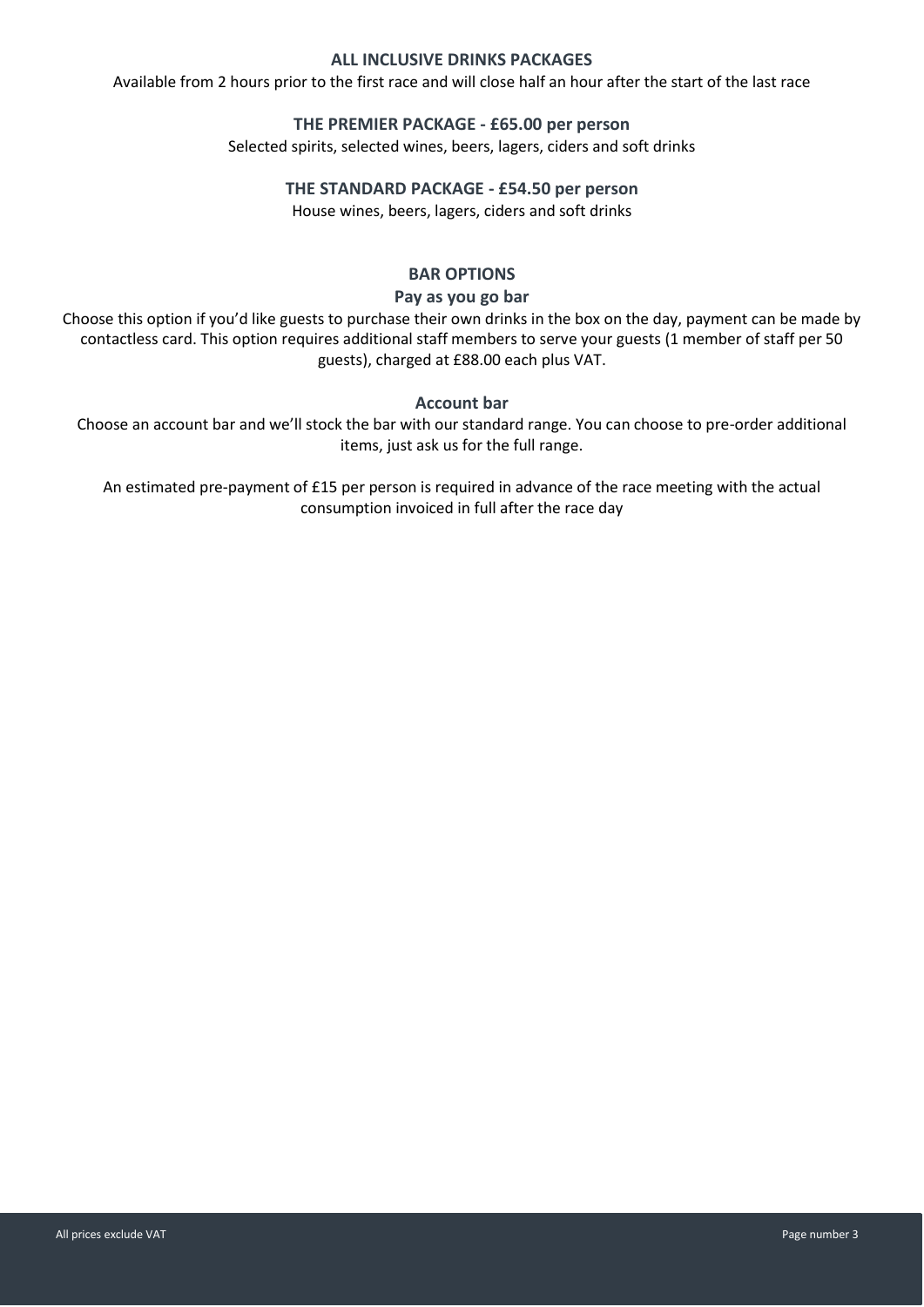# **THE GOLD DINING PACKAGE**

Suggested menu

#### Coffee and biscuits on arrival

#### **CANAPÉS SERVED DURING THE HALF AN HOUR CHAMPAGNE RECEPTION**

Mini pretzels *(v)*

Mixed nut selection *(vg, df, gf)* Marinated olives and sun blushed tomatoes *(vg, df, gf)* Bleiker's smoked salmon and cream cheese blini Cucumber bite with hummus and sun blushed tomato *(vg, df, gf)*

#### **FOUR COURSE MEAL**

Bleiker's smoked and poached salmon terrine, charred asparagus, saffron mayonnaise and lemon gel *(gf)*

## Assorted breads

**/** Pressed shoulder of lamb filled with apricot, redcurrant jelly and mint with lamb cutlet *(gf) Please let us know at the time of choosing your menu if you would prefer your lamb well done*

Main courses are served with fondant potato, confit carrot and tenderstem broccoli

**/** Trio of: Chocolate delice | Fan of poached pear | Mini crème brulee *(v)*

> **/** Trio of Yorkshire cheeses with savoury biscuits, chutney, celery and grapes

> > **/** Ground coffee with mints

#### **AFTERNOON TEA**

An assortment of finger sandwiches Fruit scone with clotted cream and preserves A selection of mini sweet bites and Yorkshire parkin

Freshly brewed Yorkshire tea

#### **EVENING MEETINGS**

If you are joining us for an evening meeting the afternoon tea shown above will be swapped for a larger range of canapés during the half an hour Champagne reception

Mini pretzels *(v)*

Mixed nut selection *(vg, df, gf)* Marinated olives and sun blushed tomatoes *(vg, df, gf)* Bleiker's smoked salmon and cream cheese blini Vegetable pakora with sweet chilli dipping sauce *(vg, df)* Teriyaki marinated salmon skewer *(df, gf)* Chipolatas with honey and mustard glaze Prawn twisters with sweet chilli dipping sauce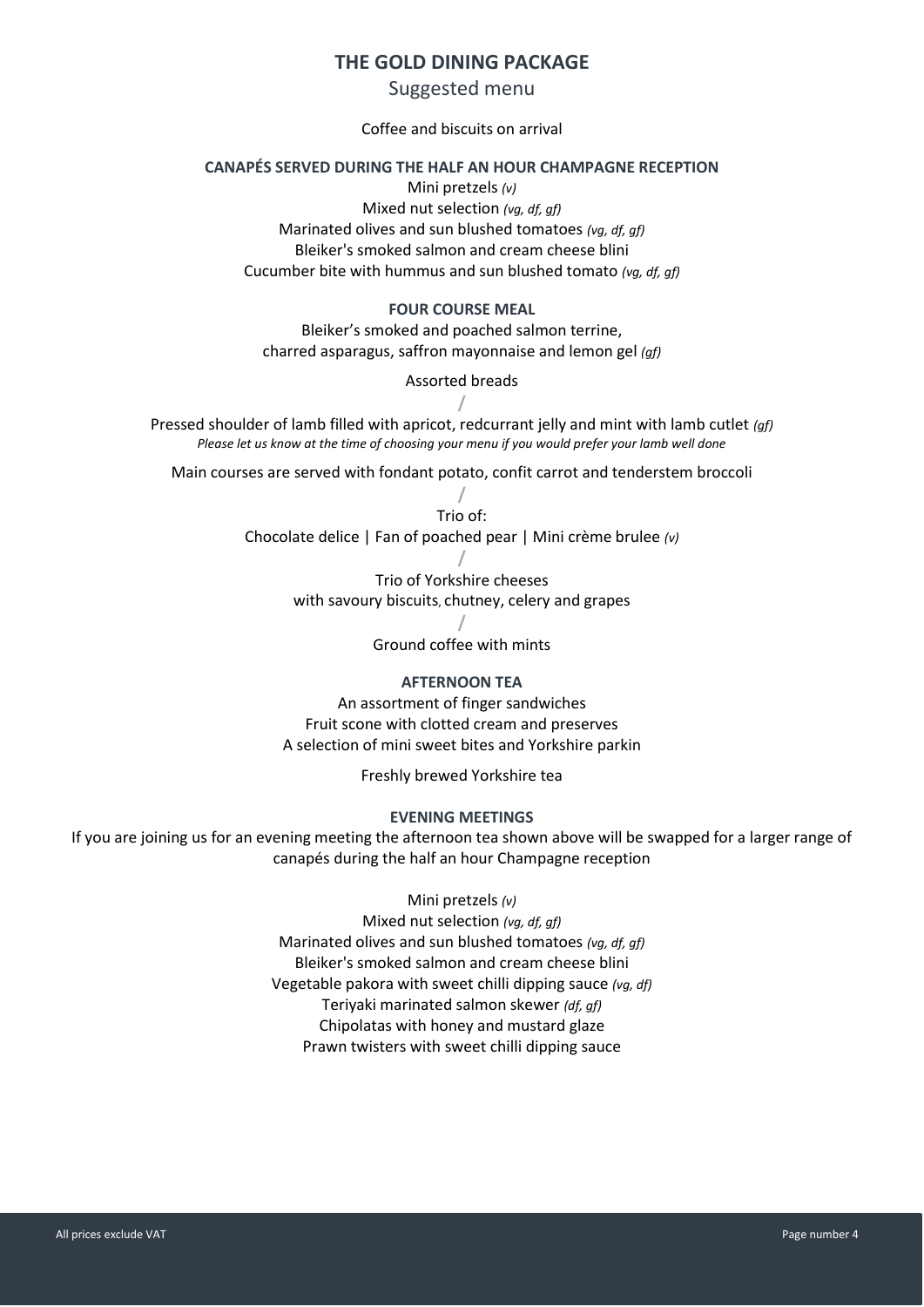# **THE GOLD DINING PACKAGE**

## Menu selector

You may prefer to substitute any of the dishes from the suggested menu above for any one of the following. Please let us know in advance of any dietary requirements within your party so that we can suggest suitable alternatives to your chosen set menu.

#### **STARTERS**

Asparagus and avocado mousse with Prosciutto ham, sour dough croute, lemon oil dressing *(df)*

Roasted baby beets with vegan cream cheese mousse, mini spinach croquette, beetroot puree and micro herbs *(vg, df)*

#### **MAIN COURSES**

Roast sirloin of beef with pressing of shin, Yorkshire pudding and roast jus

Seared salmon with samphire, mussels, tomato concasse and a beurre blanc *(gf)*

Main courses are served with fondant potato, confit carrot and tenderstem broccoli

#### **DESSERTS**

Zingy lemon tart, textures of raspberry, dairy cream *(v)*

Vanilla and blueberry baked cheesecake with balsamic strawberries, dairy cream *(v)*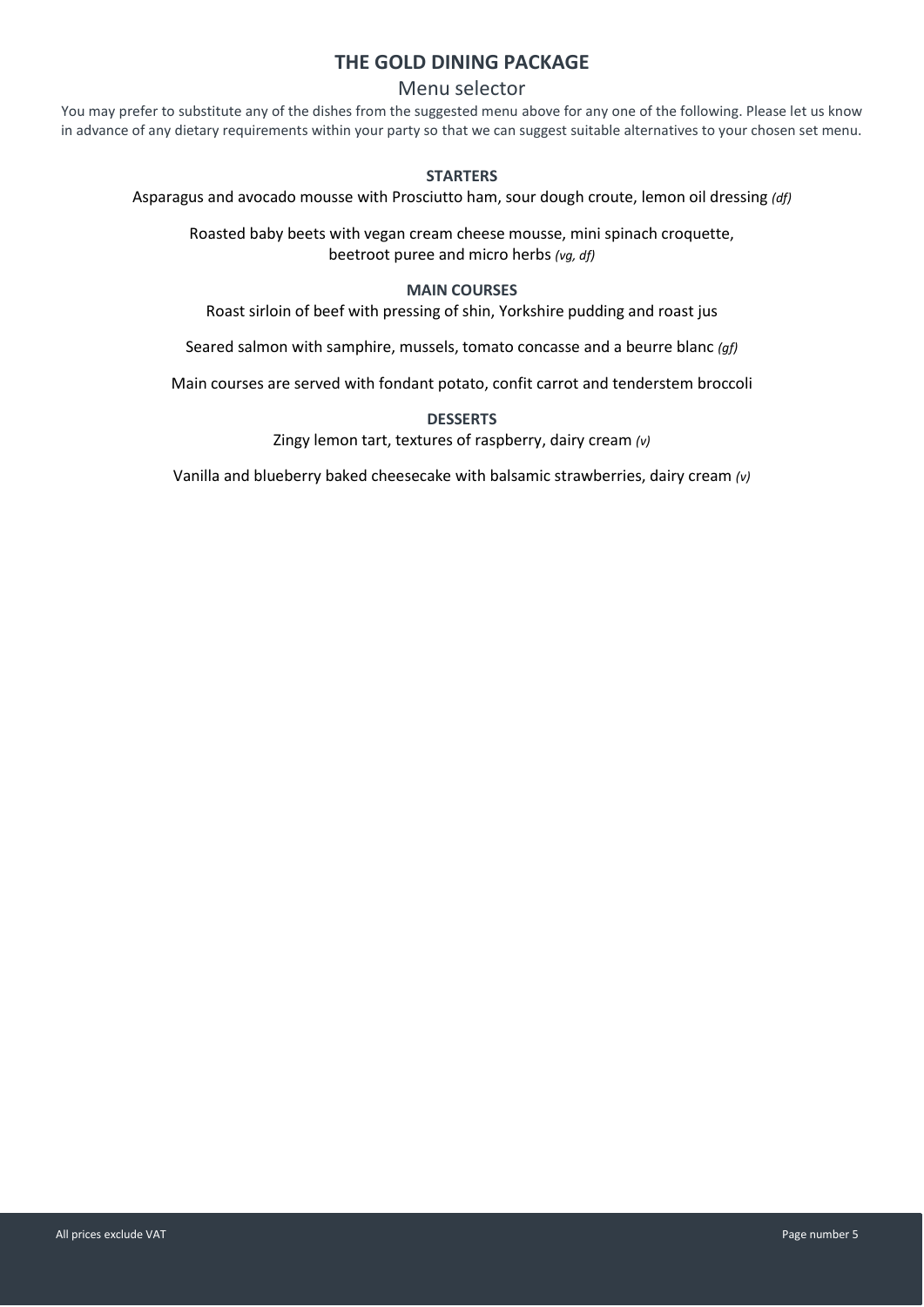# **THE GOLD BUFFET PACKAGE**

Coffee and biscuits on arrival

## **CANAPÉS SERVED DURING THE HALF AN HOUR CHAMPAGNE RECEPTION**

Mini pretzels *(v)* Mixed nut selection *(vg, df, gf)* Marinated olives and sun blushed tomatoes *(vg, df, gf)* Bleiker's smoked salmon and cream cheese blini Cucumber bite with hummus and sun blushed tomato *(vg, df, gf)*

#### **SPECIAL COLLATION BUFFET**

Atlantic prawns and smoked salmon with lemon garnish and spiked seafood sauce *(gf)*

Duck and orange terrine

Honey glazed loin of ham *(df, gf)*

Garden salad selection *(vg, df, gf)*

Mixed green crisp leaves *(vg, df, gf)*

A colourful selection of seasonal pasta, grain and leaf salads

Dressings and sauces

#### **HOT SELECTION**

Please choose **two** main dishes, **one** vegetarian dish and **three** sides

Braised steak in Yorkshire ale with smoked bacon, pearl onions and field mushrooms *(df)*

Chicken forestiére with wild mushrooms and tarragon

Pulled pork lasagne with parmesan shavings

Seafood chowder with dill crumble topping

#### **VEGETARIAN DISHES**

Roasted Mediterranean vegetable lasagne *(v)*

Thai green vegetable curry *(vg, df, gf)*

## **SIDE DISHES**

#### Braised rice *(v, df, gf))*

Thyme and rock salt roasted new potatoes *(vg, df, gf)*

Baby carrots and garden peas *(v, gf)*

Buttered greens *(v, gf)*

Skin on fries *(vg, df, gf)*

## **DESSERT**

Please choose **one** of the following

## Trio of:

Chocolate delice | Fan of poached pear | Mini crème brulee *(v)*

Zingy lemon tart, textures of raspberry, dairy cream *(v)*

Vanilla and blueberry baked cheesecake with balsamic strawberries, dairy cream *(v)*

**/** Trio of Yorkshire cheeses with savoury biscuits, chutney, celery and grapes

#### **/** Ground coffee with mints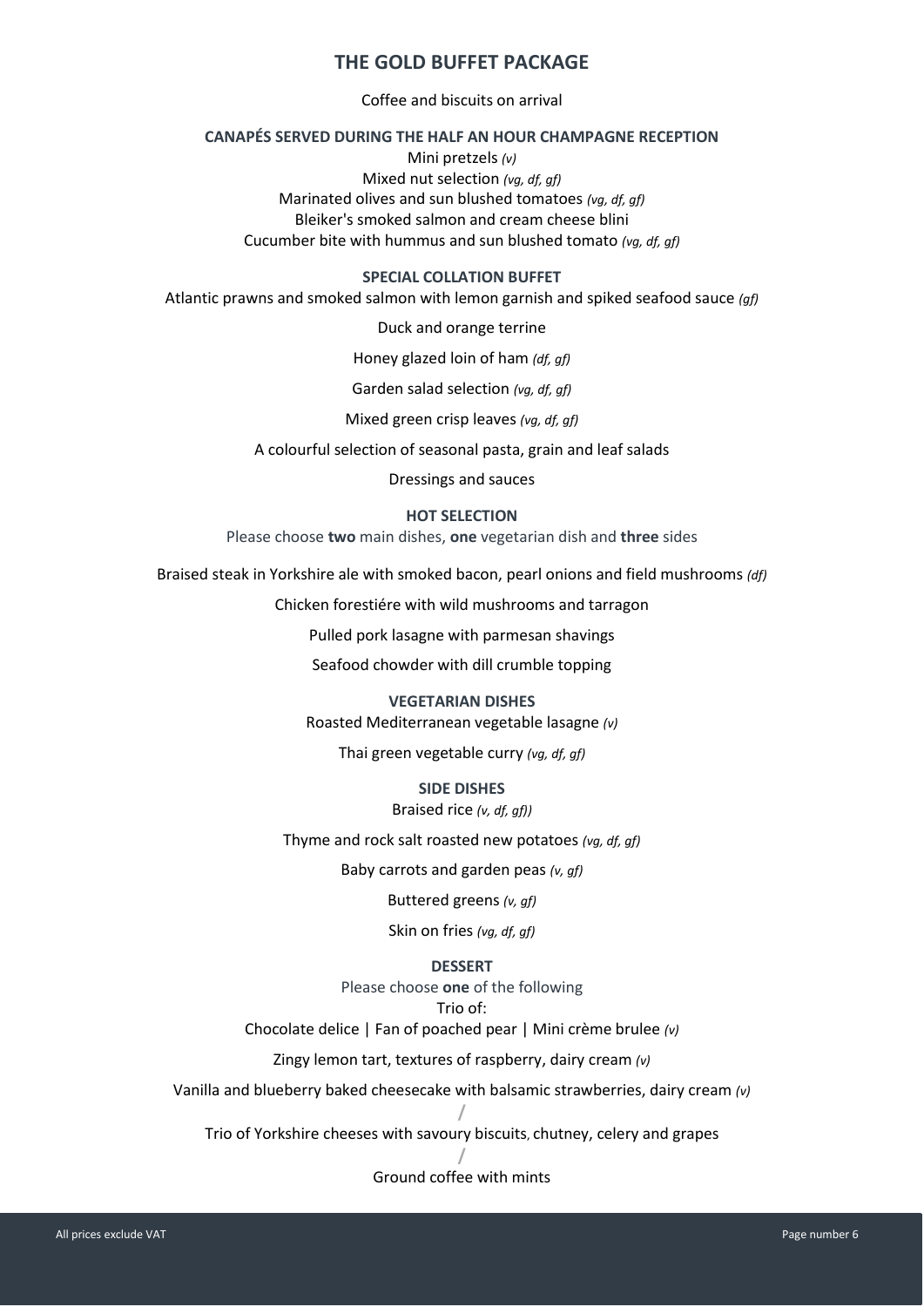# **THE GOLD BUFFET PACKAGE CONTINUED**

# **AFTERNOON TEA**

An assortment of finger sandwiches Fruit scone with clotted cream and preserves A selection of mini sweet bites and Yorkshire parkin

Freshly brewed Yorkshire tea

#### **EVENING MEETINGS**

If you are joining us for an evening meeting the afternoon tea shown above will be swapped for a larger range of canapés during the half an hour Champagne reception

> Mini pretzels *(v)* Mixed nut selection *(vg, df, gf)* Marinated olives and sun blushed tomatoes *(vg, df, gf)* Bleiker's smoked salmon and cream cheese blini Vegetable pakora with sweet chilli dipping sauce *(vg, df)* Teriyaki marinated salmon skewer *(df, gf)* Chipolatas with honey and mustard glaze Prawn twisters with sweet chilli dipping sauce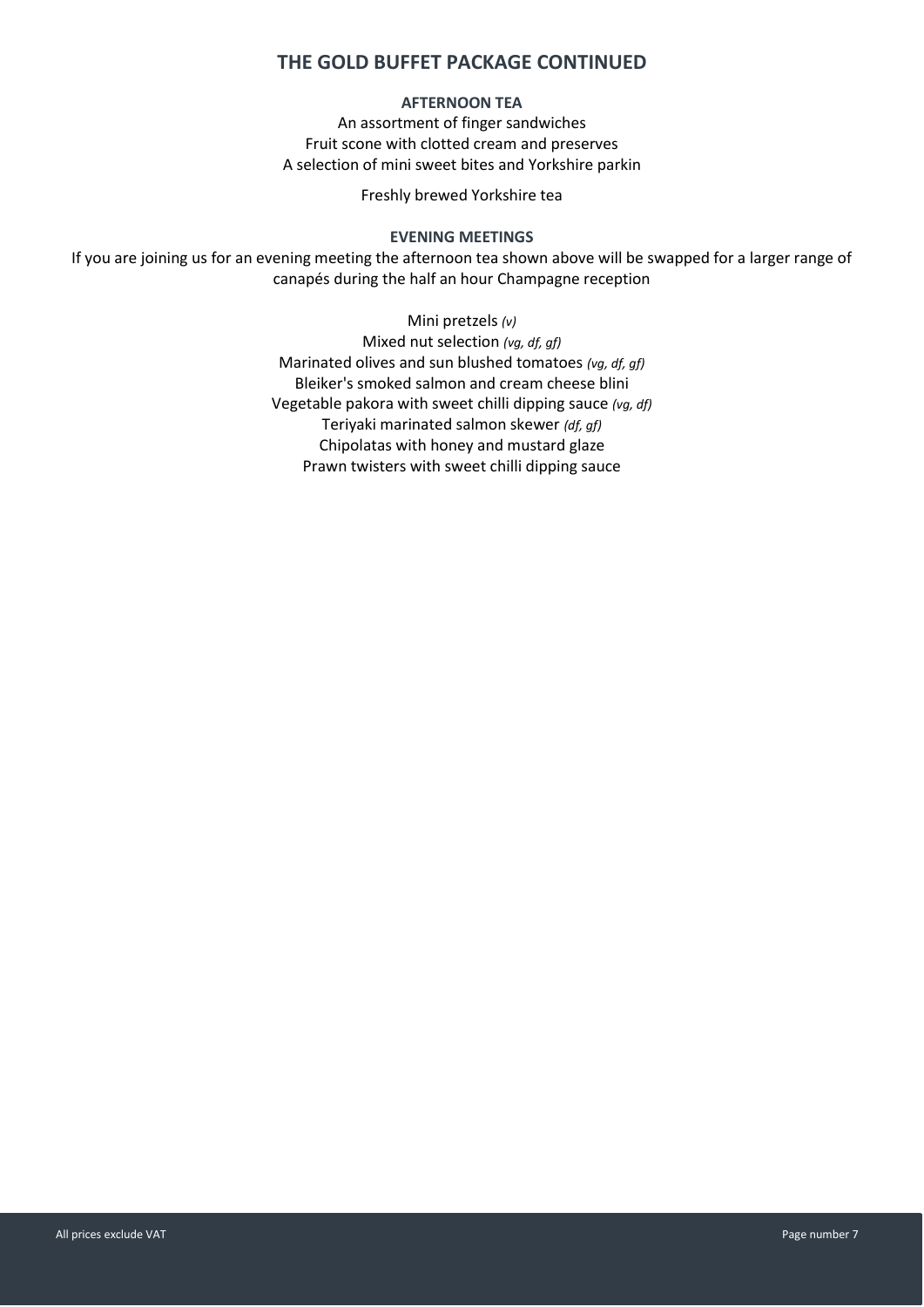# **THE SILVER DINING PACKAGE**

## Suggested menu

## **THREE COURSE MEAL**

Oak roasted salmon with smoked mackerel and horseradish mousse, textures of beetroot *(gf)*

Assorted breads

**/**

Honey and wholegrain mustard basted pork loin with pulled pork bon bon, caramelised apple and crackling *(v, gf)*

Main courses are served with fondant potato, confit carrot and tenderstem broccoli

**/** Traditional crème brulee and shortbread *(v)*

Cheese taster plates are available as an alternative to the crème brulee if you would prefer

**/** Ground coffee with mints

#### **AFTERNOON TEA**

An assortment of finger sandwiches Fruit scone with clotted cream and preserves A selection of mini sweet bites and Yorkshire parkin

Freshly brewed Yorkshire tea

#### **EVENING MEETINGS**

If you are joining us for an evening meeting the afternoon tea shown above will be swapped for a selection of canapés to be served on arrival

#### Mini pretzels *(v)*

Mixed nut selection *(vg, df, gf)* Marinated olives and sun blushed tomatoes *(vg, df, gf)* Bleiker's smoked salmon and cream cheese blini Vegetable pakora with sweet chilli dipping sauce *(vg, df)* Teriyaki marinated salmon skewer *(df, gf)* Chipolatas with honey and mustard glaze Prawn twisters with sweet chilli dipping sauce